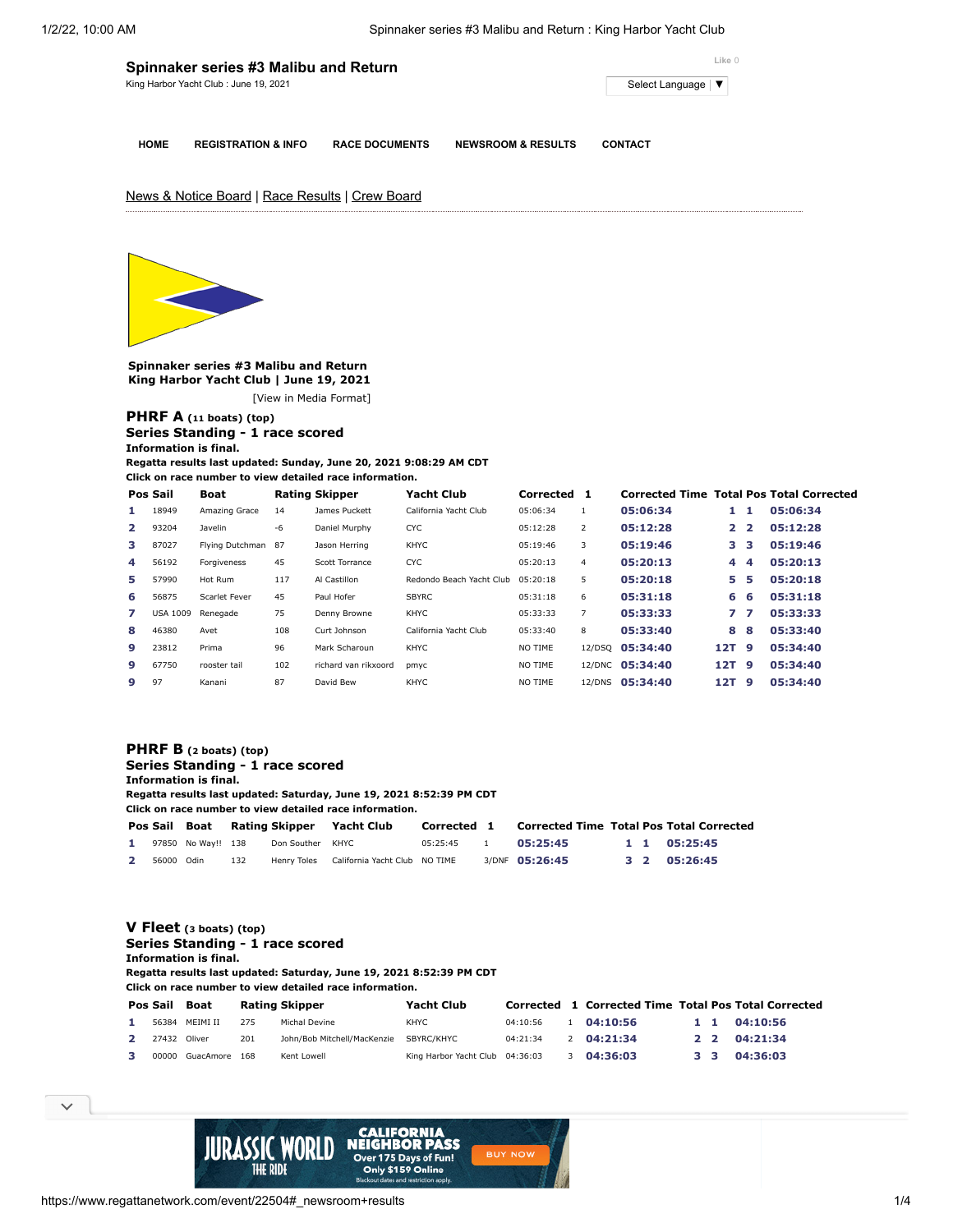#### **Information is final.**

Registration Problems or Questions? [Visit our Support Desk](http://support.regattanetwork.com/) | [View Our Privacy Policy](https://www.regattanetwork.com/html/privacy.html)<br>[Powered by Regatta Network®](http://www.regattanetwork.com/) | Online Sailing Event Registration and Management Services.<br>© 2022 [Regatta Network,](http://www.regattanetwork.com/) Inc. All Rights Reserved





 $\checkmark$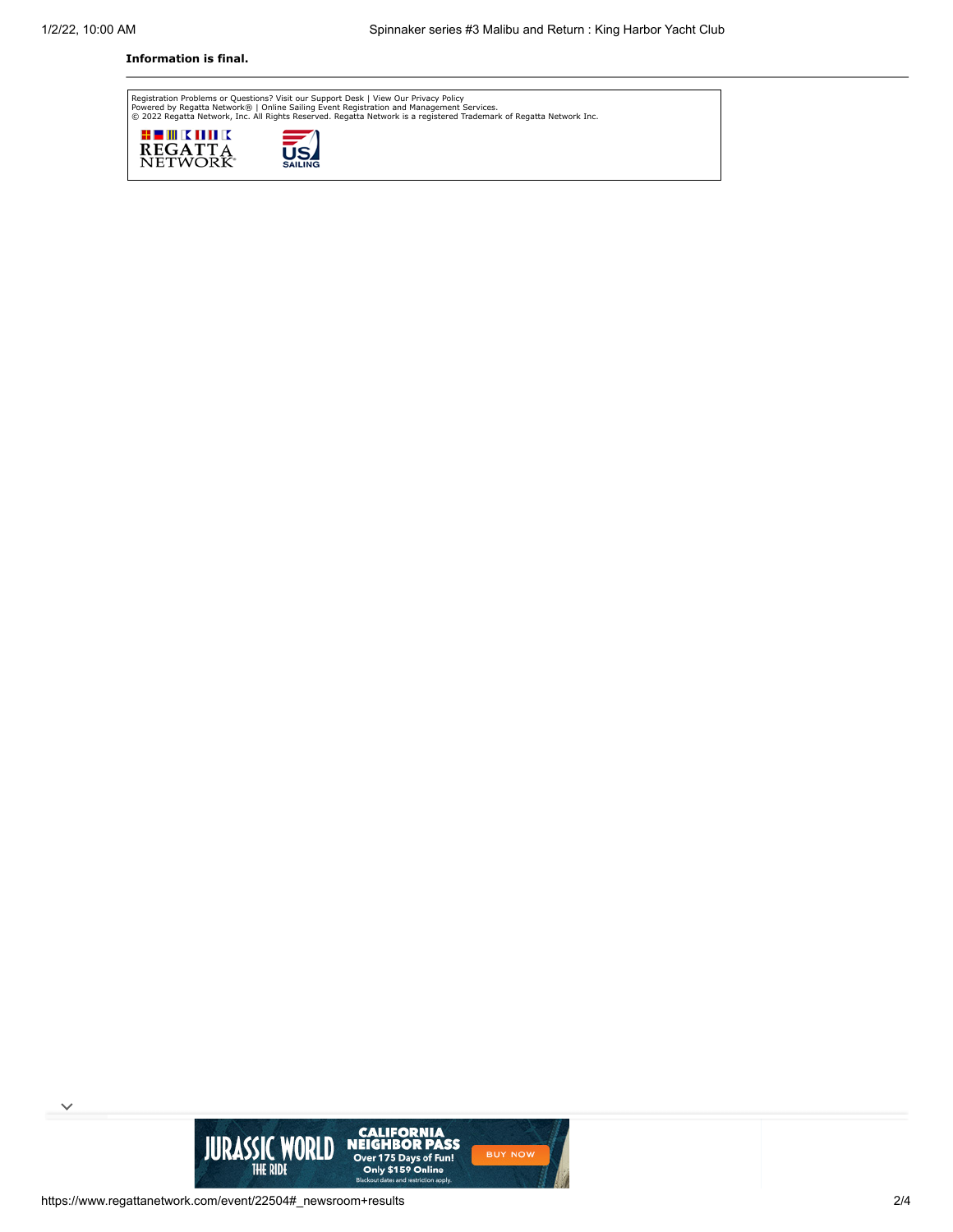

 $\checkmark$